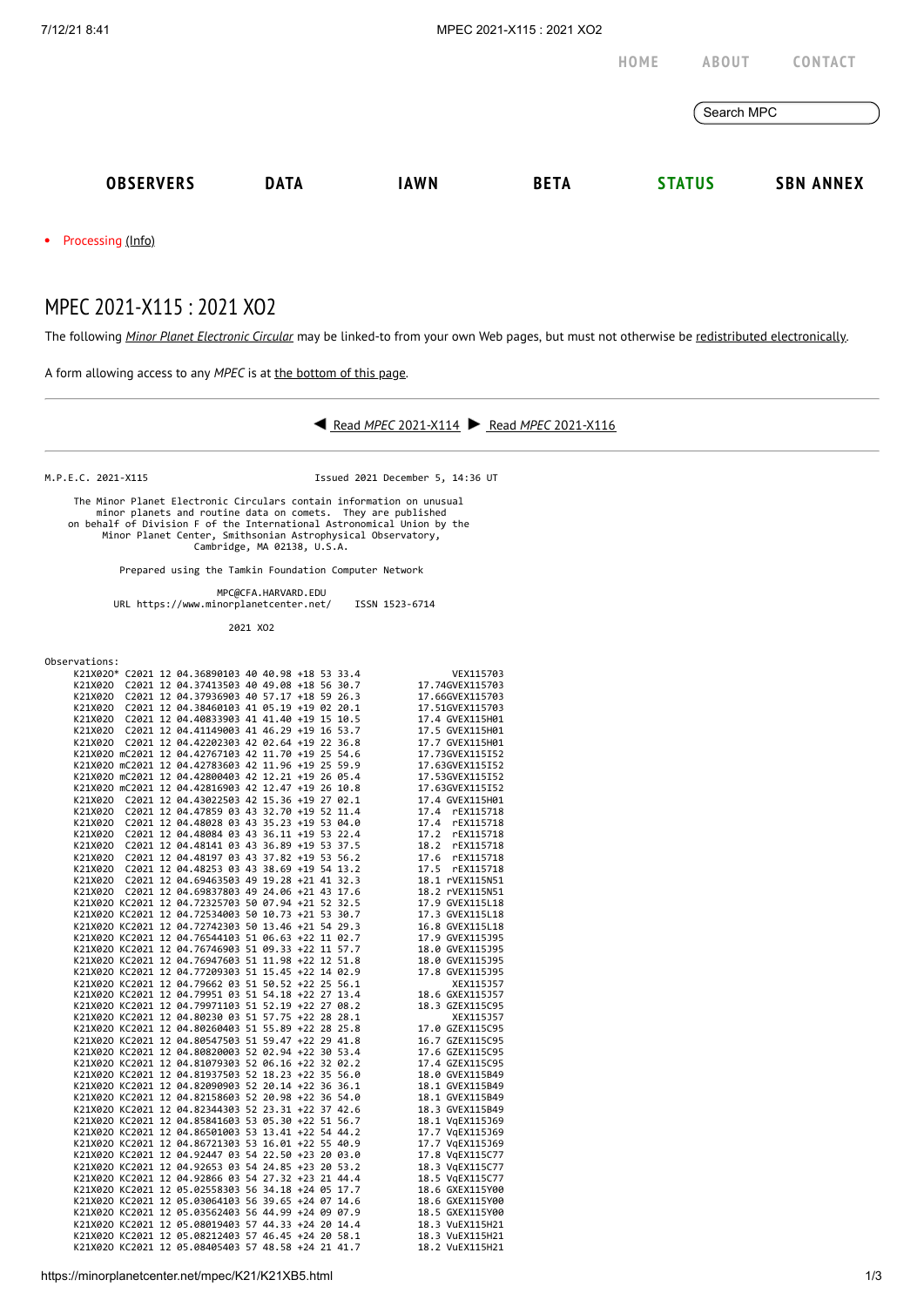|         |  | K21X020 KC2021 12 05.08598503 57 50.69 +24 22 25.2 |  |  |  | 18.2 VuEX115H21   |
|---------|--|----------------------------------------------------|--|--|--|-------------------|
|         |  | K21X020 KC2021 12 05.08791503 57 52.80 +24 23 08.7 |  |  |  | 18.2 VuEX115H21   |
|         |  | K21X020 KC2021 12 05.08984303 57 54.91 +24 23 52.0 |  |  |  | 18.2 VuEX115H21   |
|         |  | K21X020 1C2021 12 05.12500 03 58 10.34 +24 35 09.9 |  |  |  | 18.8 VVEX115033   |
|         |  | K21X020 1C2021 12 05.12556 03 58 10.97 +24 35 21.6 |  |  |  | 18.9 WEX115033    |
|         |  | K21X020 1C2021 12 05.12590 03 58 11.36 +24 35 28.9 |  |  |  | 18.9 WEX115033    |
| K21X020 |  | C2021 12 05.14916 03 59 03.60 +24 45 41.2          |  |  |  | 17.5 VtEX115V27   |
| K21X020 |  | C2021 12 05.15271 03 59 06.99 +24 47 01.3          |  |  |  | 17.9 VtEX115V27   |
| K21X020 |  | $C2021$ 12 05.15666 03 59 11.45 +24 48 24.3        |  |  |  | 18.1 V+FX115V27   |
|         |  | K21X020 C2021 12 05.16968 03 59 24.94 +24 53 03.8  |  |  |  | 18.3 VtEX115V27   |
| K21X020 |  | C2021 12 05.17955 03 59 35.47 +24 56 32.4          |  |  |  | 17.7 VtEX115V27   |
|         |  | K21X020 mC2021 12 05.22077204 00 18.55 +25 11 13.9 |  |  |  | 17.93GVEX115I52   |
|         |  | K21X020 mC2021 12 05.22093704 00 18.71 +25 11 17.3 |  |  |  | 18.14GVEX115I52   |
|         |  | K21X020 mC2021 12 05.22110004 00 18.88 +25 11 20.5 |  |  |  | 18.14GVEX115I52   |
|         |  | K21X020 mC2021 12 05.22126404 00 19.03 +25 11 24.0 |  |  |  | 18.15GVEX115I52   |
| K21X020 |  | C2021 12 05.22714 04 00 23.38 +25 13 09.2          |  |  |  | 17.7 VtEX115V27   |
| K21X020 |  | C2021 12 05.23582 04 00 32.03 +25 16 06.5          |  |  |  | 17.2 VtEX115V27   |
| K21X020 |  | $C2021$ 12 05.24904 04 00 46.73 +25 20 10.3        |  |  |  | 18.1<br>rEX115718 |
| K21X020 |  | C2021 12 05.24995 04 00 47.67 +25 20 29.1          |  |  |  | 18.4<br>rEX115718 |
| K21X020 |  | C2021 12 05.25267 04 00 50.37 +25 21 23.9          |  |  |  | rEX115718<br>18.2 |
|         |  | K21X020 KC2021 12 05.28229 04 01 18.19 +25 32 00.1 |  |  |  | 18.5 GVEX115V21   |
|         |  | K21X020 KC2021 12 05.28979 04 01 25.44 +25 34 28.0 |  |  |  | 19.0 GVEX115V21   |
|         |  | K21X020 KC2021 12 05.29729 04 01 32.66 +25 36 54.6 |  |  |  | 19.1 GVEX115V21   |
|         |  | K21X020 KC2021 12 05.30778 04 01 42.74 +25 40 18.8 |  |  |  | 18.8 GVEX115V21   |
|         |  | K21X020 KC2021 12 05.31228 04 01 47.07 +25 41 45.6 |  |  |  | 18.6 GVEX115V21   |
|         |  |                                                    |  |  |  |                   |

Observer details:

033 Karl Schwarzschild Observatory, Tautenburg, Observers S. Melnikov, C.<br>Hoegner, U. Laux, F. Ludwig, B. Stecklum. Measurer B. Stecklum. 1.34-m f/3 Schmidt + CCD.

- 703 Catalina Sky Survey, Observer D. C. Fuls. Measurers E. J. Christensen,<br>G. A. Farneth, D. C. Fuls, A. R. Gibbs, A. D. Grauer, H. Groeller, R. A.<br>Kowalski, S. M. Larson, G. J. Leonard, D. Rankin, R. L. Seaman, F. C.<br>Shel
- 
- [B49 Paus Observatory, Sabadell.](http://obspausb49.blogspot.com.es/) Observer J. Camarasa. 0.30-m f/4.0 reflector<br>+ CCD.
- + CCD. C77 Bernezzo Observatory. Observer A. Mantero. 0.25-m f/4.0 reflector + CCD. C95 SATINO Remote Observatory, Haute Provence. Observer J. Jahn. 0.60-m f/3.2 Newtonian reflector + CCD.
- Mol Magdalena Ridge Observatory, Socorro. Observers W. H. Ryan, E. V. Ryan.<br>Measurer W. H. Ryan. 2.4-m f/8.9 Ritchey-Chretien + CCD.<br>H21 Astronomical Research Observatory, Westfield. Observer R. Holmes.<br>Measurers T. Linder
- 
- 
- H. Groeller, R. A. Kowalski, S. M. Larson, G. J. Leonard, D. Rankin, R. L.<br>Seaman, F. C. Shelly, K. W. Wierzchos.<br><u>J57 Centro Astronomico Alto Turia, Valencia.</u> Observer A. Fornas. Measurers<br>A. Fornas, G. Fornas, E. Arce,
- reflector + CCD. [J95 Great Shefford.](http://www.birtwhistle.org.uk/) Observer P. Birtwhistle. 0.41-m f/6.3 Schmidt-Cassegrain
- 
- + CCD.<br>
118 QOS Observatory, Zalistci. Observers T. A. Bezluschenko, B. O. Basiev.<br>
Measurer A. M. Kozhukhov. 0.50-m f/3.8 reflector + CCD.<br>
NS1 GROWTH India Telescope, IAO, Hanle. Observers V. Swain, K. Sharma, H.<br>
Kumar,
- 
- V27 North Mesa Observatory, Los Alamos. Observer B. K. Kendrick. 0.25-m f/6 reflector + CCD.
- [Y00 SONEAR Observatory, Oliveira.](http://www.observatorio-phoenix.org/t_proj/Sonear/sonear.htm) Observer C. Jacques. 0.45-m f/2.9 reflector + CCD.

Orbital elements:

| 2021 X02      |                                         |         |            |         |               |                 |               |         | Earth MOID = $0.0084$ AU |
|---------------|-----------------------------------------|---------|------------|---------|---------------|-----------------|---------------|---------|--------------------------|
|               | Epoch 2022 Jan. 21.0 TT = JDT 2459600.5 |         |            |         |               |                 | Veres         |         |                          |
| 37.78692<br>м |                                         |         | (2000.0)   |         | P             |                 | Q             |         |                          |
| n             | 0.41372333                              | Peri.   | 297.37413  |         | +0.97682160   |                 | $-0.15597249$ |         |                          |
| a             | 1.7837311                               | Node    | 71.90254   |         | +0.20540835   |                 | +0.87570611   |         |                          |
| e             | 0.5421479                               | Incl.   | 8.87225    |         | $-0.06022436$ |                 | +0.45695886   |         |                          |
| 2.38<br>P     |                                         | н       | 25.36      | G       | 0.15          | U               | 7             |         |                          |
|               | Residuals in seconds of arc             |         |            |         |               |                 |               |         |                          |
|               | 211204 703 0.6+ 0.3-                    |         | 211204 J95 | $0.1+$  | $0.1 -$       | 211205 H21      |               | $0.1 +$ | 0.0                      |
|               | 211204 703 0.6+ 0.6+                    |         | 211204 J57 | $0.6+$  | $0.2 -$       | 211205 H21      |               | $0.2 +$ | $0.1 -$                  |
| 211204 703    | $0.6+0.5+$                              |         | 211204 J57 | $0.2 +$ | $0.2 -$       | 211205 033      |               | $0.1 +$ | $0.2 +$                  |
| 211204 703    | $0.4 -$                                 | $0.6 -$ | 211204 C95 | $0.2 -$ | $0.1 -$       | 211205 033      |               | 0.0     | 0.0                      |
| 211204 H01    | $0.1 -$                                 | $0.1 -$ | 211204 J57 | $0.4 +$ | $0.2+$        | 211205 033      |               | $0.1 +$ | $0.1+$                   |
| 211204 H01    | $0.1 -$                                 | 0.0     | 211204 C95 | $0.3+$  | $0.7+$        | 211205 V27      |               | $0.7 +$ | $1.0+$                   |
| 211204 H01    | 0.0                                     | 0.0     | 211204 C95 | $0.4 -$ | $0.4+$        | 211205 V27      |               | $4.0 -$ | $4.0+$                   |
| 211204 I52    | 0.0                                     | $0.1 -$ | 211204 C95 | $0.1 +$ | 0.0           | 211205 V27 0.4+ |               |         | $1.4+$                   |
|               | 211204 152 0.0                          | $0.2 -$ | 211204 C95 | $0.5 -$ | $0.3+$        | 211205 V27      |               | $0.6 -$ | $0.6+$                   |
| 211204 I52    | $0.1 -$                                 | $0.1 -$ | 211204 B49 | $0.1 -$ | $0.4+$        | 211205 V27      |               | $4.1+$  | $1.6 -$                  |
| 211204 I52    | $0.1 -$                                 | $0.1 -$ | 211204 B49 | $0.1 -$ | $0.2+$        | 211205 I52      |               | 0.0     | 0.0                      |
| 211204 H01    | 0.0                                     | 0.0     | 211204 B49 | $0.1 -$ | $0.3+$        | 211205 I52      |               | 0.0     | 0.0                      |
| 211204 718    | $0.8 +$                                 | $0.6+$  | 211204 B49 | 0.0     | $0.2+$        | 211205 I52      |               | $0.1 +$ | $0.1 -$                  |
|               | 211204 718 0.3- 0.4+                    |         | 211204 J69 | 0.0     | $0.1 -$       | 211205 I52      |               | $0.1 -$ | 0.0                      |
|               | 211204 718 0.1- 1.4+                    |         | 211204 J69 | $0.6+$  | $0.7 -$       | 211205 V27      |               | $1.4+$  | 0.0                      |
| 211204 718    | $1.5 -$                                 | $1.3 -$ | 211204 J69 | $0.7 -$ | 0.0           | 211205 V27      |               | $1.7+$  | $0.5 -$                  |
| 211204 718    | $0.6 -$                                 | $0.1 -$ | 211204 C77 | $0.6+$  | $0.1+$        | 211205 718      |               | $0.4+$  | $0.3+$                   |
|               | 211204 718 0.5-                         | $0.6 -$ | 211204 C77 | $0.1 +$ | $0.3+$        | 211205 718      |               | $0.9+$  | $0.8+$                   |
| 211204 N51    | $0.9+$                                  | $2.2+$  | 211204 C77 | $0.2 +$ | $0.2 -$       | 211205 718      |               | $1.0 +$ | $0.5+$                   |
| 211204 N51    | $0.8 +$                                 | $2.8+$  | 211205 Y00 | 0.0     | $0.3+$        | 211205 V21      |               | $0.3 -$ | $0.3 -$                  |
|               | 211204 L18 (1.9+                        | $1.1+)$ | 211205 Y00 | $0.2 +$ | $0.7+$        | 211205 V21      |               | $0.1 -$ | 0.0                      |
|               | 211204 L18 (2.1+                        | $1.4+$  | 211205 Y00 | $0.1 -$ | $0.2 -$       | 211205 V21      |               | $0.1 -$ | $0.1 -$                  |
|               | 211204 L18 (1.6+                        | $2.2+)$ | 211205 H21 | 0.0     | $0.1 -$       | 211205 V21      |               | 0.0     | $0.3+$                   |
| 211204 J95    | $0.1 -$                                 | 0.0     | 211205 H21 | 0.0     | $0.1 -$       | 211205 V21      |               | $0.2 +$ | $0.1+$                   |
| 211204 J95    | 0.0                                     | 0.0     | 211205 H21 | $0.2 +$ | 0.0           |                 |               |         |                          |
| 211204 J95    | $0.2 -$                                 | $0.4 -$ | 211205 H21 | $0.1 +$ | $0.1 -$       |                 |               |         |                          |
|               |                                         |         |            |         |               |                 |               |         |                          |

| Ephemeris:<br>2021 XO2 |                                        | $a,e,i = 1.78, 0.54, 9$ |              |            | $q = 0.8167$ |
|------------------------|----------------------------------------|-------------------------|--------------|------------|--------------|
|                        |                                        |                         |              |            |              |
| Date TT                | R. A. (2000) Decl.     Delta      r    |                         | Elong. Phase |            |              |
| 2021 11 05             | 17 19 45.5 -43 49 46   0.2321   0.8403 |                         |              | 44.0 124.9 | 27.1         |